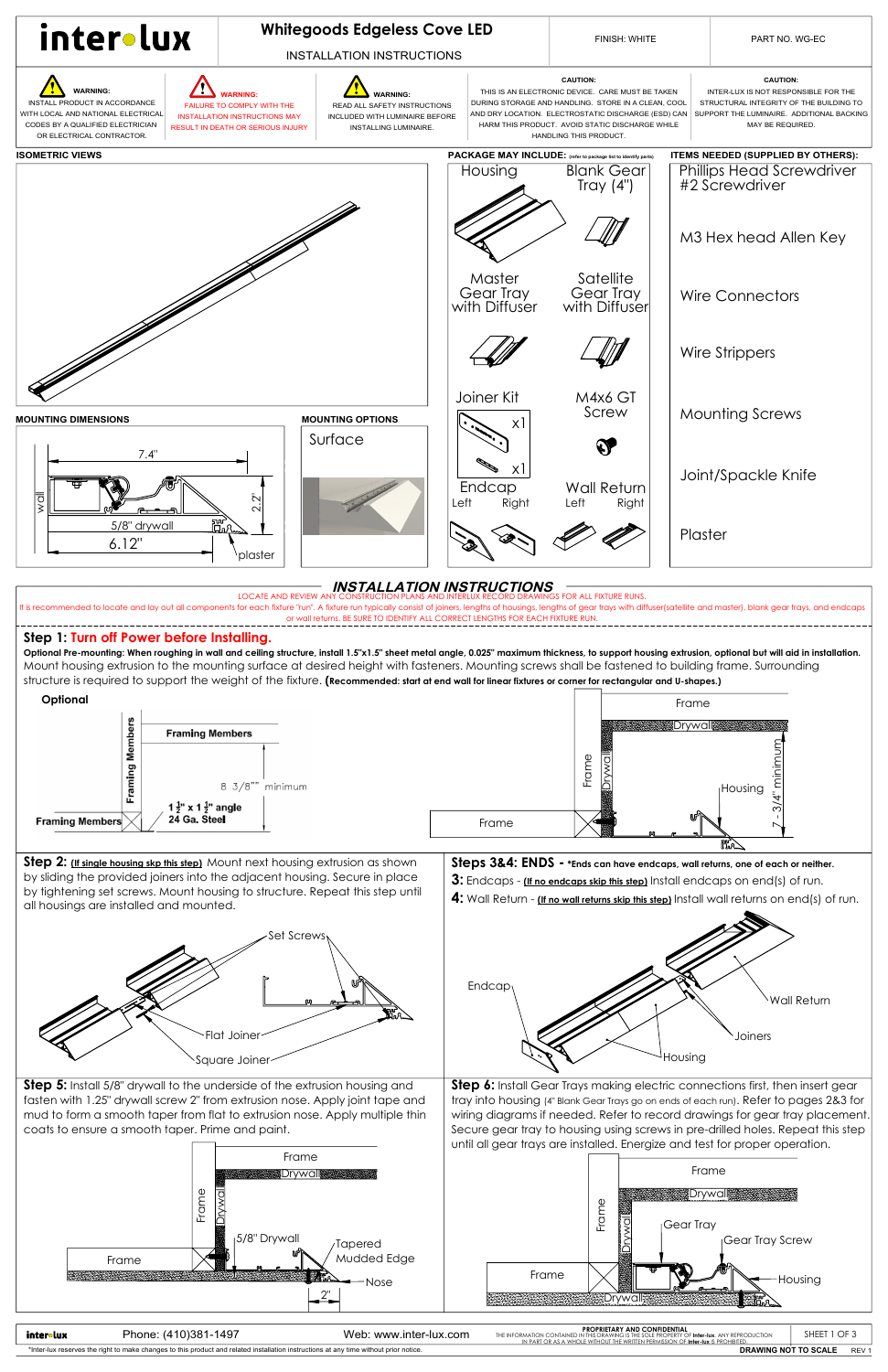## **DES 1% Dimming 0-10V Dimming**

**DRAWING NOT TO SCALE** REV 1

\*Inter-lux reserves the right to make changes to this product and related installation instructions at any time without prior notice.